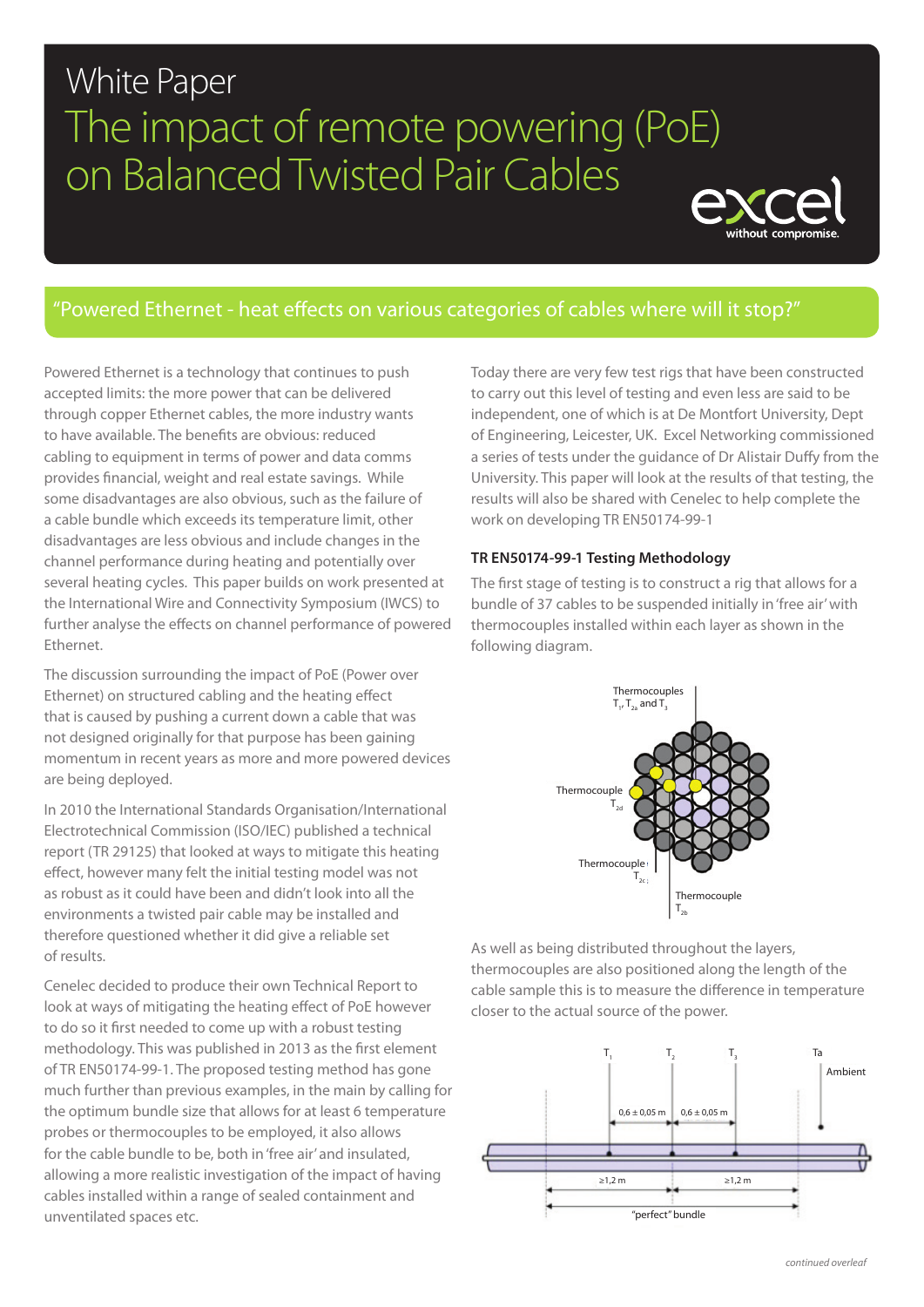In total 3 levels of testing were completed, PoE+ at 34.2 watts, UPoE at 60 watts and 100 watts which is a level being discussed by the IEEE for the development of the new 802.3bt, which has a stated minimum of 49watts and could be in excess of 100 watts when finally ratified, this also relates to some of the higher claims coming from proprietary systems such as HDBase-T which is a hybrid application intended for the AV market.

To get a true reflection of the impact these levels of power have on channel performance a range of cables we tested. The above applications are intended to operate over standards compliant copper twisted pair cables from Category5e U/UTP grade upwards, with a channel distance of up to 100m.

The following sample cables were initially tested Category 5e U/UTP, Category 6 U/UTP, Category 6 F/UTP, Category 6, F/FTP, and Category 7, S/FTP.

In addition we took the opportunity to assess the impact of using cables with construction which differ from the industry standard, for example such as a Category 6 cable that is 24 AWG rather than the more common 23 AWG. We also included a length of Copper Clad Aluminium (CCA) Category 6 cable, a lot has been written about the potential problems with these latter cables we wanted to get some real firm evidence.

Finally these tests were carried out both in 'Free Air' and contained within a glass fibre based insulating material commonly found within modern construction, the latter being a recognised method of simulating the effects of the cable bundle being contained within an insulating medium, whilst this may seem extreme it is important to note that some cables run either in high level tray or under a raised floor could run into many hundreds. We wanted to try to understand what may happen to a bundle of 37 cables in the centre of this mass, the test also provides evidence for the model to calculate the cables being in an unventilated containment for a prolonged period, for example 24 cables within dado or 3 compartment trunking is estimated at 80% of the value of the 37 cables. All the testing done to date has shown the cables do reach a 'steady state' after a given period when the heat increase levels out and this insulating material helps reach that point quicker. The 'steady state' can vary from 40 minutes up to over 30 hours depending upon the cable construction.

# **Testing Results**

Before going into the details of the results it is important to understand, the background of the test methodology. The process is to create extremes of heat build up, to produce a worst case scenario from which a set of recommendations and mitigation strategies can be defined to ensure these scenarios are not reached never mind exceeded in 'real life' installations.

Therefore the following results will show some extremes of temperature increase over the ambience of the test room environment.

### Category 5e U/UTP

This cable was of a standards compliant construction, 4 pairs contained within a LSOH sheath, conductor size being 0.51mm (24AWG) as seen in the table below the temperature increases at 802.3at and UPoE levels during the 'Free Air' tests are at an acceptable level, however when we get to 100watts results show it going beyond the operating temperature range of up to +60˚C stated within the cable construction standard EN50288-3-1. The Ambient Temperature (Ta) during this test was  $23.36^{\circ}$ C + 41.02 = 64.38 $^{\circ}$ C

| <b>Test Date</b>                    | 20/3/2014             |  |
|-------------------------------------|-----------------------|--|
| <b>Test ID</b>                      | 001A                  |  |
| <b>Wires used</b>                   | 8                     |  |
| <b>Conventional test set-up</b>     | Yes                   |  |
| <b>Cable type</b>                   | <b>LSOH Cat5e UTP</b> |  |
| Cable diameter                      | 5.2mm                 |  |
| <b>Installation conditions</b>      | <b>Free Air</b>       |  |
| <b>Humidity at test end</b>         | 40%                   |  |
| <b>Average Conductor Resistance</b> | $0.098\Omega/m$       |  |
| <b>DC Loop Resistance</b>           | 19.7 $\Omega$ /100m   |  |

| <b>Temperature Rise above Ambient</b> |       |                                                   |       |       |       |  |  |  |  |
|---------------------------------------|-------|---------------------------------------------------|-------|-------|-------|--|--|--|--|
| <b>Power</b>                          | T1    | T <sub>2</sub> b<br>T2a<br>T <sub>2</sub> c<br>T3 |       |       |       |  |  |  |  |
| <b>Watts</b>                          | °⊂    | °⊂                                                | °⊂    | °⊂    | °⊂    |  |  |  |  |
| 34.2                                  | 14.21 | 14.39                                             | 13.79 | 13.4  | 11.8  |  |  |  |  |
| 60                                    | 25.09 | 25.52                                             | 24.57 | 24.02 | 21.33 |  |  |  |  |
| 100                                   | 40.38 | 41.02                                             | 39.62 | 38.63 | 34.29 |  |  |  |  |

During this test it took approx 180 minutes to reach 'Steady State' at 34.2Watts, 530 minutes at 60Watts and over 800 minutes for 100Watts before the temperature stabilised as shown in the following graph.



The most concerning results were recorded at the second stage of testing when the bundle of cables are encased in insulation and then the same levels of power were introduced.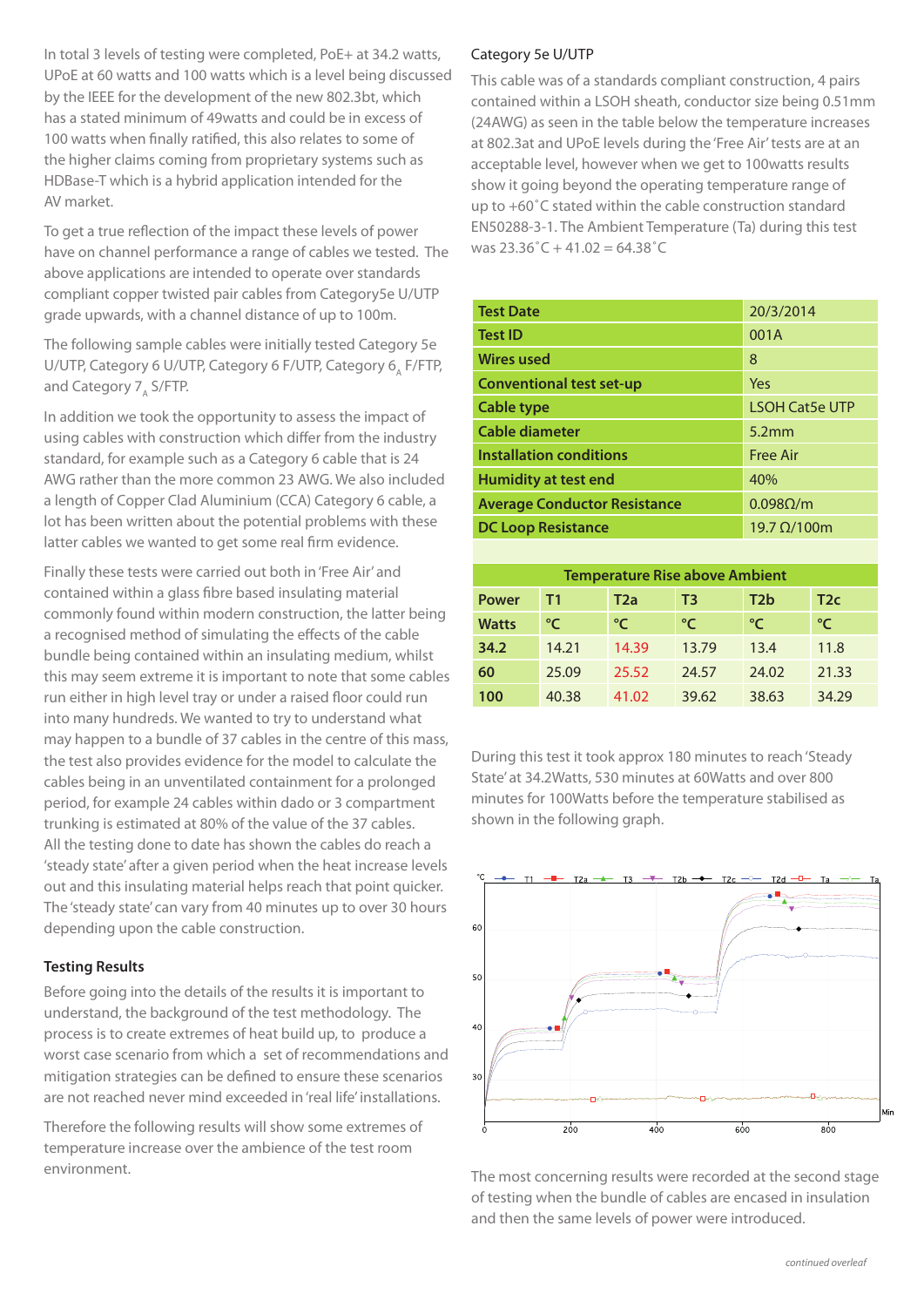| <b>Test Date</b>                    | 21/3/2014              |  |
|-------------------------------------|------------------------|--|
| <b>Test ID</b>                      | 001B                   |  |
| <b>Wires used</b>                   | 8                      |  |
| <b>Conventional test set-up</b>     | Yes                    |  |
| Cable type                          | <b>LSOH Cat5e UTP</b>  |  |
| Cable diameter                      | 5.2 <sub>mm</sub>      |  |
| <b>Installation conditions</b>      | 28mm X 25mm            |  |
|                                     | <b>Foam Insulation</b> |  |
| Humidity at test end                | 40%                    |  |
| <b>Average Conductor Resistance</b> | $0.098\Omega/m$        |  |
| <b>DC Loop Resistance</b>           | $19.7 \Omega/100$ m    |  |
|                                     |                        |  |

| <b>Temperature Rise above Ambient</b> |        |                                                   |        |        |        |  |  |  |  |
|---------------------------------------|--------|---------------------------------------------------|--------|--------|--------|--|--|--|--|
| <b>Power</b>                          | Τ1     | T <sub>2</sub> b<br>T2a<br>T3<br>T <sub>2</sub> c |        |        |        |  |  |  |  |
| <b>Watts</b>                          | °⊂     | °⊂                                                | °⊂     | °⊂     | °⊂     |  |  |  |  |
| 34.2                                  | 52.04  | 51.06                                             | 50.89  | 49.84  | 47.94  |  |  |  |  |
| 60                                    | 88.26  | 86.6                                              | 86.19  | 84.8   | 81.84  |  |  |  |  |
| 100                                   | 117.61 | 114.1                                             | 115.51 | 108.02 | 104.14 |  |  |  |  |

As we can see the actual temperature is outside the defined operating temperature range at all levels. Ta =  $22.72^{\circ}$ C for this test. So with 100 watts we actually hit a peak of 140.33˚C. It also has a major impact on the time to reach 'Steady State' with 740 minutes at 34.2Watts. 1220 minutes at 60Watts. However it took a little over a further 100 minutes from the time that the 100 watts was introduced before the cable failed completely as is shown in the following table.



The catastrophic failure of the cable took us by surprise initially until we did some further research and some additional factors come into play. Firstly the resistance of the overall bundle changes during the heating cycle and that level of change is directly proportional to the temperature of the bundle. This has always been a known factor and is why we have always taken temperature into account when calculating the attenuation over a 100m channel.

The calculation for this is different for screened and unscreened cables using the formulas provided with EN50173-2. We were expecting to see as much as a 10% difference in resistance which is what we got.

However the extreme temperature increase had a major impact on the construction of the cable, the insulating material starts to lose its properties. The first thing that happens is that it starts to go soft and sticky which is again not overly surprising when you consider that the insulating polyethylene compound is extruded on to the conductors at a temperature of 160-180˚C therefore the copper conductors can migrate to the surface and eventually short out.

In speaking with compound manufacturers we were advised heating and rapid cooling can start to make the compound re-crytalise and lose some of its dielectric properties. Even if the conductors do not short, the cable will have lost the values that have been designed into the cable, for example Insertion Loss (IL), Return Loss (RL) and Next which are vital elements enabling system performance in line with standards.

# Category 6 U/UTP

| <b>Test Date</b>                    | 23/3/2014            |  |
|-------------------------------------|----------------------|--|
| <b>Test ID</b>                      | 002A                 |  |
| <b>Wires used</b>                   | 8                    |  |
| <b>Conventional test set-up</b>     | Yes                  |  |
| Cable type                          | <b>LSOH Cat6 UTP</b> |  |
| Cable diameter                      | 6.2mm                |  |
| <b>Installation conditions</b>      | <b>Free Air</b>      |  |
| <b>Humidity at test end</b>         | 40%                  |  |
| <b>Average Conductor Resistance</b> | $0.075\Omega/m$      |  |
| <b>DC Loop Resistance</b>           | $15 \Omega/100$ m    |  |

| <b>Temperature Rise above Ambient</b> |       |                                     |               |       |       |  |  |  |  |
|---------------------------------------|-------|-------------------------------------|---------------|-------|-------|--|--|--|--|
| <b>Power</b>                          | T1    | T2b<br>T3<br>T <sub>2c</sub><br>T2a |               |       |       |  |  |  |  |
| <b>Watts</b>                          | °⊂    | °C                                  | $\mathcal{C}$ | °⊂    | °⊂    |  |  |  |  |
| 34.2                                  | 14.02 | 15.89                               | 14.45         | 15.3  | 14.17 |  |  |  |  |
| 60                                    | 22.9  | 26.2                                | 23.77         | 25.35 | 23.39 |  |  |  |  |
| 100                                   | 35.16 | 40.67                               | 36.82         | 39.38 | 36.36 |  |  |  |  |

The testing of the Category 6 U/UTP with 0.58mm (23AWG) conductors followed the same process.

In 'Free Air' the larger cable reached very similar temperatures as the Category 5e of the previous test, however one major change was the time it took to reach 'Steady State' it took 4 times longer at 34.2Watts=720 minutes nearly twice as long for 60Watts at 986 minutes and 1446 minutes at 100Watts.

The insulated values followed a similar trend although we included one additional level for validation purposes of 80Watts.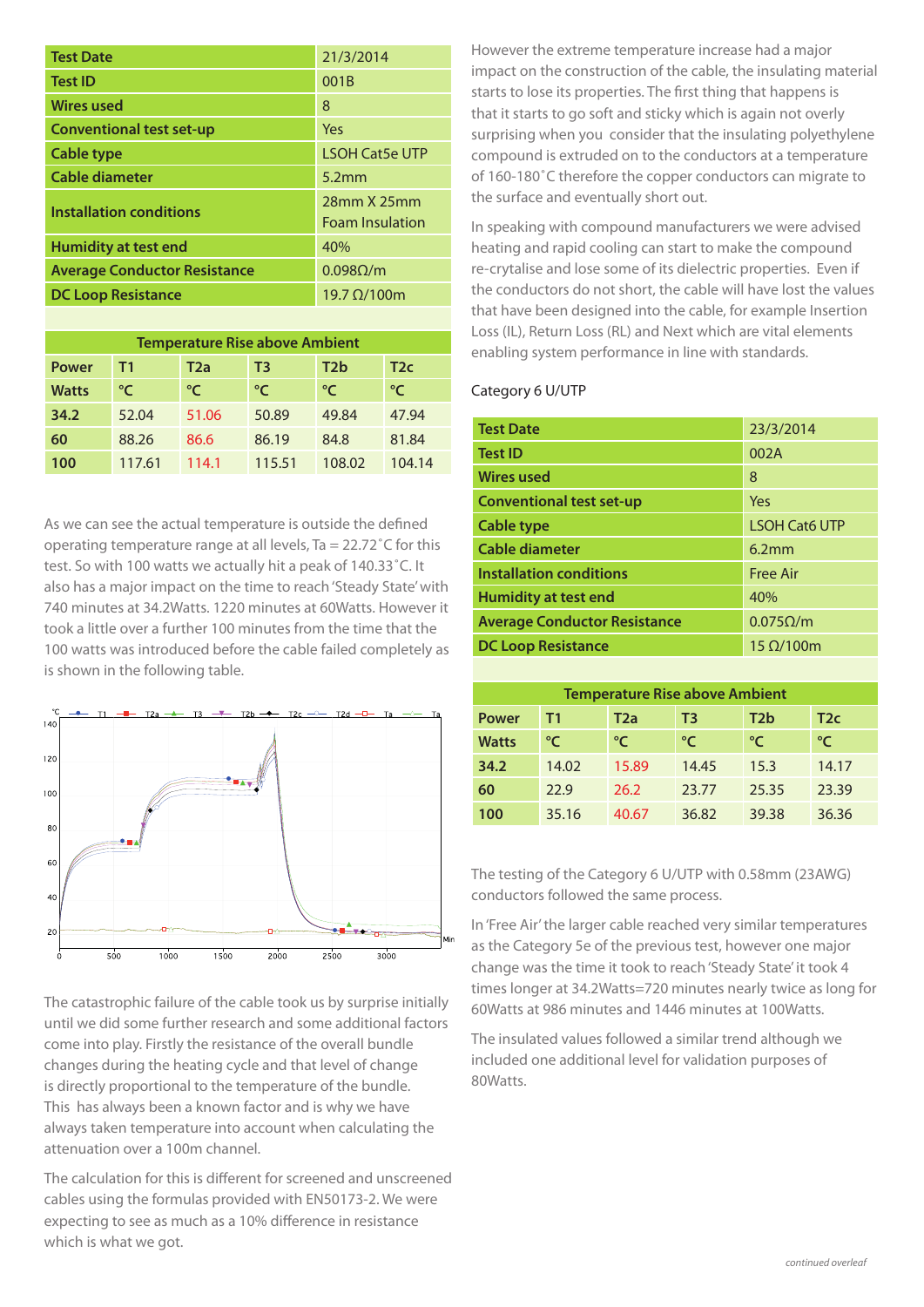| <b>Test Date</b>                    | 27/3/2014                             |  |
|-------------------------------------|---------------------------------------|--|
| <b>Test ID</b>                      | 002B                                  |  |
| <b>Wires used</b>                   | 8                                     |  |
| <b>Conventional test set-up</b>     | Yes                                   |  |
| Cable type                          | <b>LSOH Cat6 UTP</b>                  |  |
| Cable diameter                      | 6.2mm                                 |  |
| <b>Installation conditions</b>      | 28mm X 25mm<br><b>Foam Insulation</b> |  |
| <b>Humidity at test end</b>         | 40%                                   |  |
| <b>Average Conductor Resistance</b> | $0.075\Omega/m$                       |  |
| <b>DC Loop Resistance</b>           | $15\Omega/100m$                       |  |

| <b>Temperature Rise above Ambient</b> |        |                                                   |        |               |        |  |  |  |  |  |
|---------------------------------------|--------|---------------------------------------------------|--------|---------------|--------|--|--|--|--|--|
| <b>Power</b>                          | T1     | T <sub>2</sub> b<br>T <sub>2</sub> a<br>T2c<br>T3 |        |               |        |  |  |  |  |  |
| <b>Watts</b>                          | ℃      | °C                                                | °C     | $\mathcal{C}$ | °C     |  |  |  |  |  |
| 34.2                                  | 45.42  | 46.01                                             | 44.15  | 45.39         | 44.29  |  |  |  |  |  |
| 60                                    | 76.34  | 77.55                                             | 73.91  | 76.92         | 75.26  |  |  |  |  |  |
| 80                                    | 104.66 | 106.8                                             | 101.58 | 106.14        | 104.25 |  |  |  |  |  |
| 100                                   | 112.62 | 114.34                                            | 110.11 | 113.35        | 111.37 |  |  |  |  |  |

Again the time taken to reach 'Steady State' was much longer, 80% longer for 34.2Watts, twice as long for 60Watts and a full 4,500minutes before it also failed at roughly the same overall temperature as the Category 5e which is over 2.5 times as long.



Therefore whilst the larger conductor size and polyethylene cross filler has slowed the heating process it still reaches the critical mean temperature which appears to be somewhere between 135-140˚C before cable failure, this slight variation could be accounted for by variations in the polyethylene compound used.

# Category 6 U/UTP (Reduced Diameter)

Next we tested a reduced diameter Category 6 cable. These lower cost cable designs have appeared on the market in recent years to address market demands for cheaper products, and are marketed around cost and space saving benefits, whilst still claiming to offer 100 metre Category 6 channel performance. These reduced diameter, or HD cables have physical characteristics closer to that of Category 5e.

As already established a combination of the conductor size and the overall outer diameter can have a major impact on the findings of these tests.

The first indication of the probable performance can be seen when you view the Conductor and DC Loop Resistance values, these are already higher than that of the 23AWG cable, part of which is due to the conductor size being closer to 24AWG at 0.52mm and an overall cable diameter of 5.4mm.

| <b>Test Date</b>                    | 5/5/2014                |
|-------------------------------------|-------------------------|
| <b>Test ID</b>                      | 006A                    |
| <b>Wires used</b>                   | 8                       |
| <b>Conventional test set-up</b>     | Yes                     |
| Cable type                          | <b>Reduced Cat6 UTP</b> |
| Cable diameter                      | $5.4$ mm                |
| <b>Installation conditions</b>      | <b>Free Air</b>         |
| <b>Humidity at test end</b>         | 40%                     |
| <b>Average Conductor Resistance</b> | $0.082\Omega/m$         |
| <b>DC Loop Resistance</b>           | $16.4 \Omega/100$ m     |

| <b>Temperature Rise above Ambient</b> |       |                                     |             |       |       |  |  |  |  |
|---------------------------------------|-------|-------------------------------------|-------------|-------|-------|--|--|--|--|
| <b>Power</b>                          | T1    | T2b<br>T <sub>2c</sub><br>T2a<br>T3 |             |       |       |  |  |  |  |
| <b>Watts</b>                          | °⊂    | °⊂                                  | $^{\circ}C$ | °⊂    | °⊂    |  |  |  |  |
| 34.2                                  | 14.73 | 14.78                               | 14.31       | 13.7  | 12.48 |  |  |  |  |
| 60                                    | 25.65 | 26.24                               | 25.78       | 24.66 | 21.49 |  |  |  |  |
| 100                                   | 41.12 | 42.09                               | 41.38       | 39.77 | 34.83 |  |  |  |  |

The next key observation is the time taken to reach a steady state is less than half the time when compared to 23AWG Category 6 cable.

When tested in insulation the Reduced Diameter cable actually failed overall quicker than the regular Category 5e cable.



#### Category 6 U/UTP (Copper Clad Aluminium)

This was a very intriguing set of test results, on the surface apart from not being solid copper, this cable did meet a number of the performance requirements for a Category 6 U/UTP cable, for example it had 23 AWG conductors, it also had a DC Loop resistance that was just standards compliant at 22.25 Ω/100m the limit being 25 Ω.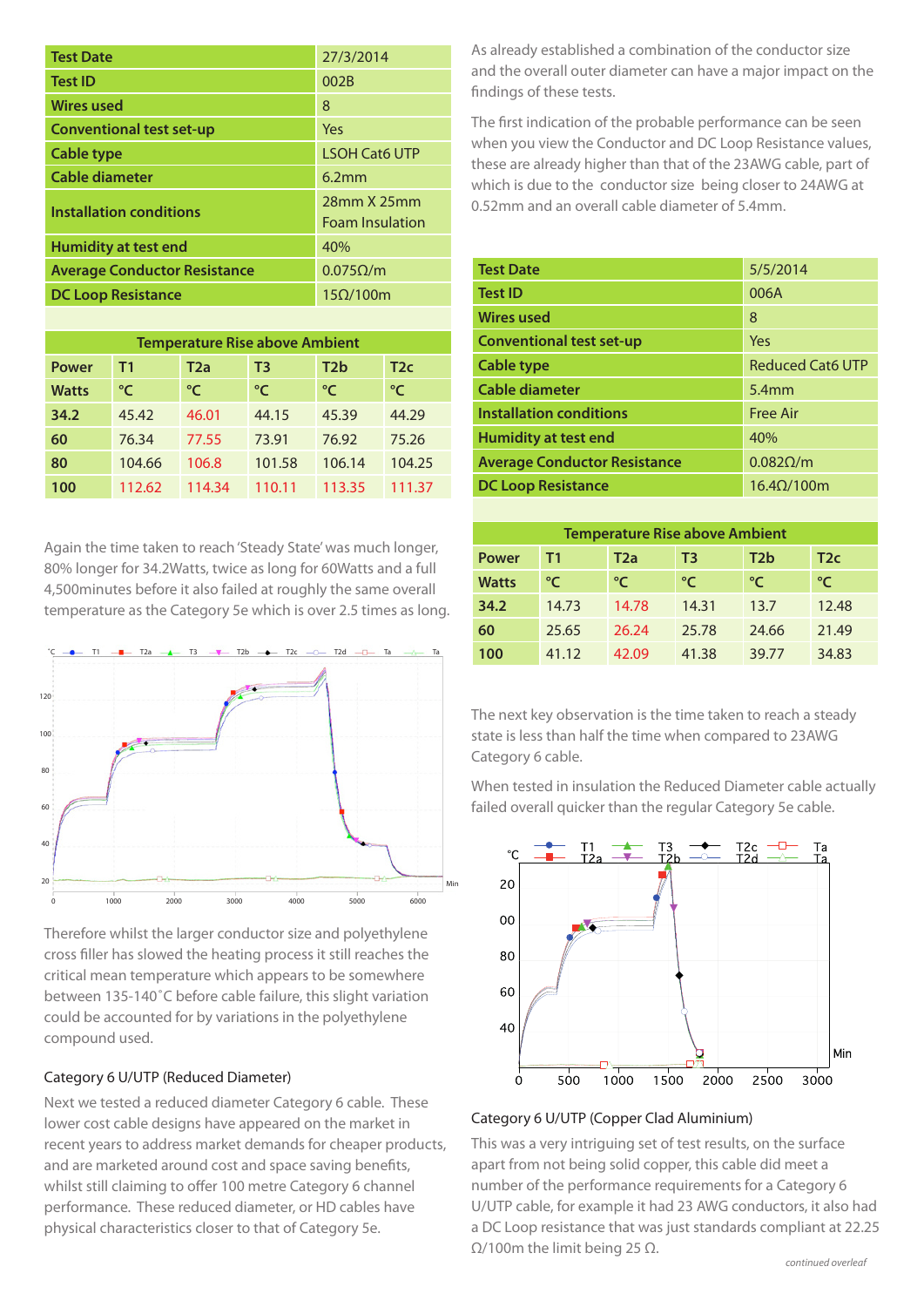However once testing began we found that the heating effects had a huge impact on the resistance of the cable, at first it increased dramatically beyond the 25  $\Omega$  mentioned previously. We therefore ran the test once more , this time the cable did perform as expected with a 'Free Air' temperature some 5-6˚C above that of the Category 5e and it failed at a temperature some 10˚C less when contained within Insulation. The following chart demonstrates the issue that we encountered and the temperature increase appeared closer to one end rather than the middle as seen with every other. We have also included the details of the resistance as a further indication of the risks attached to installation of CCA based cables.

| <b>Test Date</b>                    | 8/5/2014           |  |  |
|-------------------------------------|--------------------|--|--|
| <b>Test ID</b>                      | 007A               |  |  |
| <b>Wires used</b>                   | 8                  |  |  |
| <b>Conventional test set-up</b>     | Yes                |  |  |
| Cable type                          | Cat6 CCA           |  |  |
| Cable diameter                      | 6 <sub>mm</sub>    |  |  |
| <b>Installation conditions</b>      | <b>Free Air</b>    |  |  |
| <b>Humidity at test end</b>         | 40%                |  |  |
| <b>Average Conductor Resistance</b> | $0.11\Omega/m$     |  |  |
| <b>DC Loop Resistance</b>           | $22.25\Omega/100m$ |  |  |

| <b>Temperature Rise above Ambient</b> |                |       |                |                 |       |                 |  |
|---------------------------------------|----------------|-------|----------------|-----------------|-------|-----------------|--|
|                                       | T <sub>1</sub> | T2a   | T <sub>3</sub> | T <sub>2b</sub> | T2c   | Resistance/100m |  |
|                                       | °C             | °C    | °C             | °C              | °C    | $\Omega$        |  |
| <b>Initial</b><br>Resistance          |                |       |                |                 |       | 89              |  |
| 34.2W                                 | 16.23          | 16.20 | 15.86          | 15.23           | 12.86 |                 |  |
| 60W                                   | 28.60          | 28.48 | 27.99          | 27.09           | 23.07 |                 |  |
| 92.4W                                 | 42.1           | 42.2  | 41.8           | 40.24           | 34.11 |                 |  |
| <b>Final</b><br>Resistance            |                |       |                |                 |       | 99.9            |  |
| <b>Initial</b><br>Resistance          |                |       |                |                 |       | DC Loop 22.5    |  |
| <b>100W</b>                           | 45.50          | 46.01 | 44.81          | 44.16           | 36.92 |                 |  |
| <b>Final</b><br>Resistance            |                |       |                |                 |       | DC Loop 25.7    |  |

# Category 6 F/UTP, Category 6<sub>A</sub> F/FTP & Category 7<sub>A</sub> S/FTP

The remaining cables performed as expected with lower temperatures and longer time taken to reach steady state due to thicker conductors aligned with a larger outside diameter and screening construction. Full results can be made available upon request, however an indication can be found in the Summary Chart of all tests on this page.

The Category 6 F/UTP is 7.2mm in diameter, as we started to discover the larger the overall diameter of the cable the less it actually heats up, this combined with the Foil screen meant that it reached a steady state at 100Watts without failing. Purely out of interest we pushed the power level up to 107Watts before we damaged the cable, even then it took over 15 hours or 9,000 minutes to reach the overall failure level, remember the reduced diameter cable took just over 1,500 minutes.

Whilst the overall diameter of the Category  $6$ , F/FTP cable is slightly smaller at 6.9mm along with a combination of more screening material and a lower conductor resistance to begin with meant that whilst the cable reached a higher temperature in Free

Air when in Insulation it performed better than the Category 6 F/UTP. Once a steady state was reached the cable continued to perform well for a long time, a decision was made not to try and continue to ramp up the power levels just to make it fail.

The same decision was taken with the Category  $7_A$  S/FTP cable which has a 7.8mm OD and an even lower conductor resistance along with a large amount of screening. This cable recorded the lowest temperature level of 98.67˚C above ambient at 100Watts as well as reaching a steady state at around 3,000 minutes and not showing signs of going above that point.

**50**

**40**

**30**

**20**

*Temperature Rise (˚C)*

Temperature Rise (°C)

**10**

**0**

*Free Air Heating (All pairs energized)* **34.2W ZZZ** 60W **100W**

**Comparison of Temperature Profiles**



*Cable Types*

**Comparison of Temperature Profiles**



The tables show the complete set of results for the cables tested whilst in insulation however they only indicate the maximum temperatures reached not the time it takes to get to that point, as previously mentioned the Category 5e, HD Category 6 and the Category 6 CCA, all failed very quickly after 100watts was introduced the 23AWG Category 6 U/UTP lasted much longer before it also failed. The common temperature appears to be approx 114˚C above ambient, before the dielectric starts to break down and eventually the conductors short with each other.

The other 3 cables never reached this crucial temperature to cause failure, the Category  $7_A$  having both the largest conductors and outside diameter combined with a different screening construction. *continued overleaf*